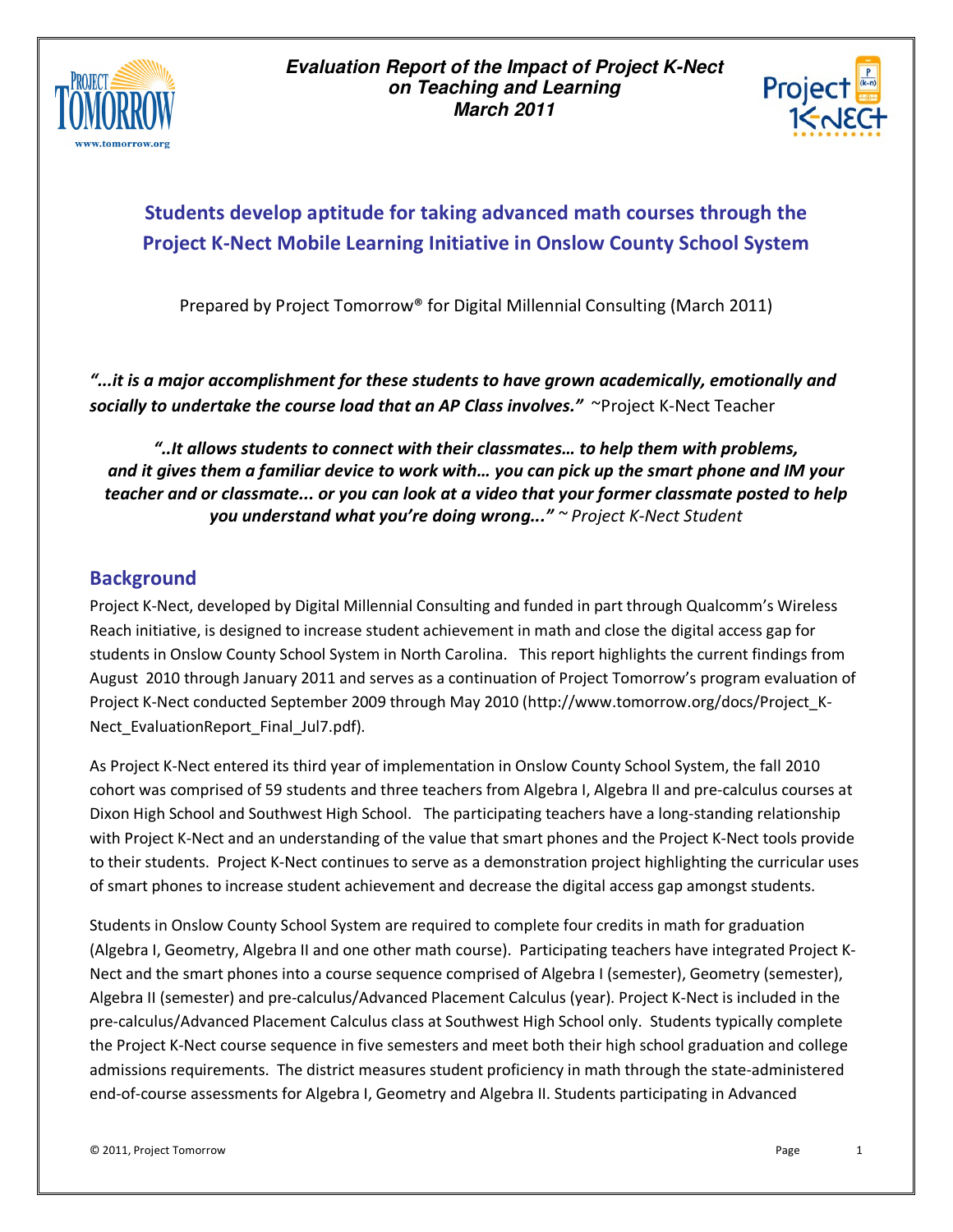



Placement Calculus and Advanced Placement Statistics have the option to take Advanced Placement exams upon completion of their course.

Participating Project K-Nect teachers use many of the standard features of the smart phone, as well as algebraic problem sets and a mobile-enabled suite of tools for sharing student work, facilitating collaboration between students and assessing student activity and growth. To help students master math concepts, teachers are encouraged to create problem-based lessons and activities that utilize the features and functionality of the smart phones as well as the Project K-Nect environment. Teachers have the flexibility to select the Project K-Nect components that best meet their instructional needs in the classroom and, as such, students have a variety of experiences and utilize the smart phones and tools to varying degrees. During their participation in the Project K-Nect classes, students are given a smart phone with a data plan that allows for 24/7 access to the internet and Project K-Nect environment enabling them to be online and connected with their teacher and other students anytime in or out of school. This report highlights the power and promise of mobile learning initiatives where students can be connected anywhere, anytime to internet resources, their teacher and classmates.

# **Findings**

#### **Project K-Nect empowers students to be successful in math**

As Project K-Nect entered its third year of implementation in Onslow County School System, the first cohort of students completed their AP Calculus course and exam, as well as their SAT exams. As one Project K-Nect teacher noted, **"...it is a major accomplishment for these students to have grown academically, emotionally and socially to undertake the course load that an AP Class involves."** Participating students continue to report they are more motivated to learn math, more comfortable learning math and more likely to pursue advanced math coursework. Additionally, their increased confidence is translating to demonstrated proficiency on the North Carolina end-of-course assessments for Algebra I and II.

Students report they like using the smart phone to learn because:

*"..I find it helpful because students can IM each other to get help with a problem in class..."* 

*"…sometimes it is easier to learn when another student explains it..."* 

 *"..it's easier to get the help you need in order to complete your assignment..."* 

 *"I was able to ask other people how they solved a problem when I didn't have a clue."* 

*"I found the blogs helpful because you could look at other people's blogs to see how they solved a problem."* 

By the end of the fall 2010 semester, 89 percent of the Algebra I students reported they are more motivated to learn math compared to 76 percent at the beginning of the semester. The majority of students reported they are also more comfortable learning math (83 percent), felt more successful (72 percent) and better prepared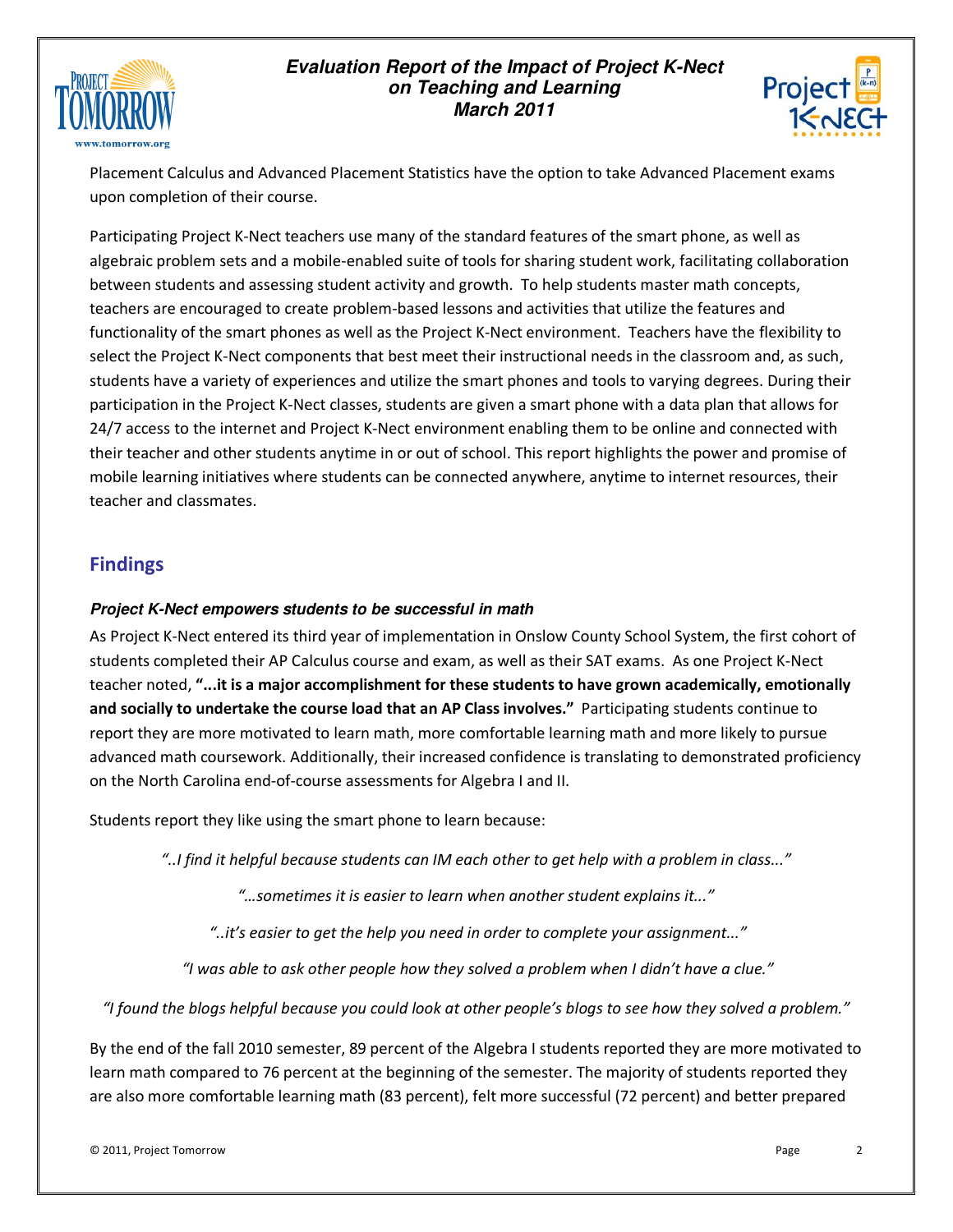



to take the end-of course exam (72 percent). By the end of the semester, the number of students who thought, "math is easy" doubled indicating a greater confidence in their ability to be successful in math (figure 1).



#### **Students report greater confidence in their ability to talk about math**

During the course of the semester, the Project K-Nect teachers help students develop their confidence in math first by encouraging the students to ask questions and talk about math and then by encouraging them to help their fellow classmates. As a result of this focused-approach, by the end of the semester, 83 percent of the students reported they could explain how they solved a math problem compared to 72 percent at the beginning of the semester. Furthermore, about three-quarters of the students reported they are comfortable discussing solutions and felt confident talking about math. By the end of the semester students reported an increased level of confidence and were more likely, to work with other students on math problems (89 percent) compared to the beginning of the semester (65 percent)

#### **Students demonstrate proficiency on End of Course Exams**

Ninety percent of the Project K-Nect students in Algebra I and 100 percent of the Algebra II students demonstrated proficiency on their end of course exams. Furthermore, in spring 2010, the first cohort of Project K-Nect students achieved another major accomplishment by successfully completing the college level AP Calculus college curriculum and taking the AP exam. This cohort of students "has grown academically, emotionally and socially to undertake the course load that an AP class involves," shared Mr. Kliewer, AP Calculus Teacher.

#### **Students express an increased interest in college and math related degrees and careers.**

Not only is Project K-Nect achieving its goal of increased student achievement, but it is also inspiring students to continue their studies in math. One-quarter of the Algebra I students expressed an interest in taking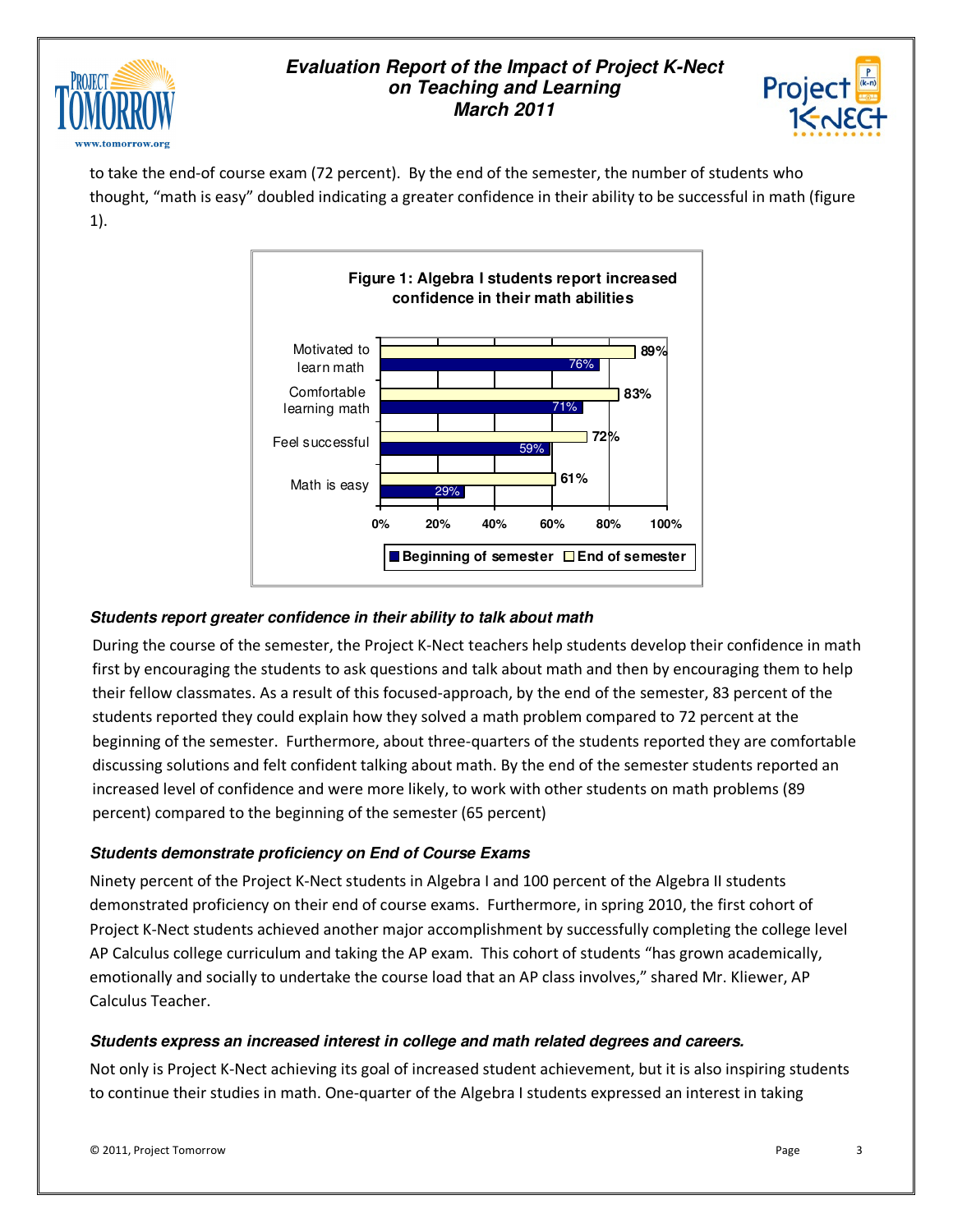

additional math classes, including Advanced Placement courses. Additionally, these same students reported they are more interested in attending college (56 percent) or pursuing a degree or career that would use their math skills (33 percent). The top career picks for Algebra I students included science related fields (including healthcare), engineering/technology or math related fields, entertainment and military, fire or law enforcement.

### **Project K-Nect helps close the digital access gap and helps students develop their proficiency with technology**

Project K-Nect continues to provide a critical link to the internet for many of the participating students. While 100 percent of the Algebra II students report they have fast internet access at home, about 30 percent of the Algebra I students still do not have this same level of access. For these students, Project K-Nect continues to provide a crucial connection to the internet, their teacher and fellow classmates.

Additionally, the Speak Up 2010 survey reveals that Project K-Nect students are more likely than their peers to use technology to support their learning (figure 2). For example, Project K-Nect students are more likely, than high school students nationally, to use communications tools (via email, IM, text or chat) to communicate with students or teachers. They also are more likely to create slide shows, videos or webpages, post to online blogs or wikis, play educational games or conduct virtual experiments or simulations. For many of the Project K-Nect students, the smart phone provides a much needed connection for help and support, first with the teacher, and subsequently with other classmates; as well as access to additional resources to support their learning. This is especially critical for students who have not previously felt successful in math, according to Mrs. Kliewer, Algebra I teacher.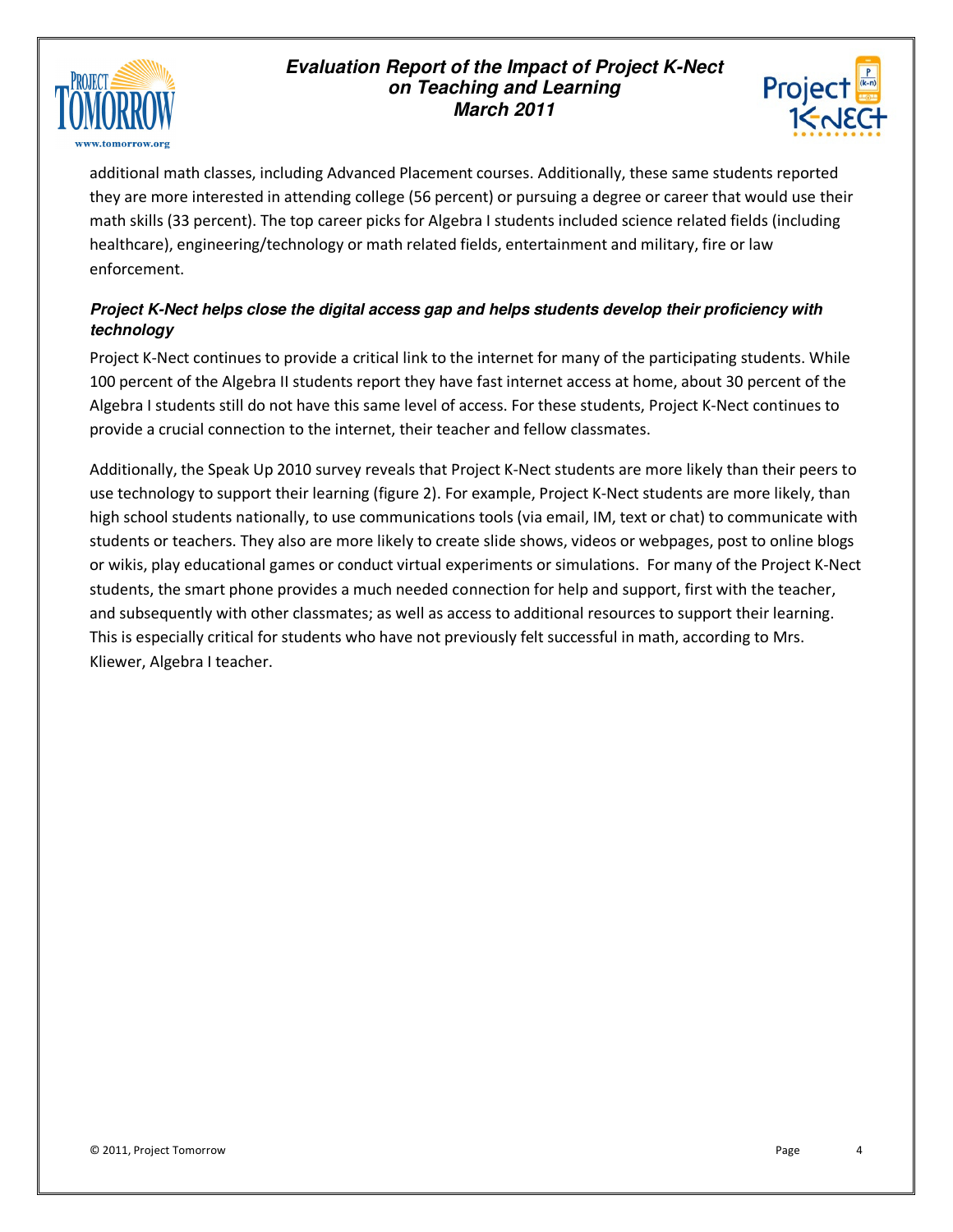

Project K-Nect students' increased use of technology is not limited to school; they are also more likely to use technology outside of school compared to their peers nationally (Speak Up 2010). For example, they are more likely to communicate with others through email, IM or text message, communicate via Web 2.0 tools, such as discussion boards, social networking sites, chat or online communities, upload/download videos, podcasts or photos to the Internet, participate in online games, or write or contribute to a blog. Students increased use of and familiarity with technology through Project K-Nect helps students easily integrate the use of technology to other curricular areas.

#### **Project K-Nect provides valuable lessons for incorporating mobile devices into instruction**

For educators who are considering mobile learning initiatives in their own school or district, Project K-Nect teachers and students provide valuable insights for lesson development, instructional strategies and learning activities that are realistic and relevant for students. For example, teachers facilitate collaboration through blogs, instant messaging and email. Students use the digital photo and video capabilities of the smart phone to capture their problem-solving strategies and then post them to the Project K-Nect website for subsequent discussion and review. In Algebra I, students also have the opportunity to use their smart phone to learn key algebraic concepts as they solve unique problem sets from the Project K-Nect library. Instant messaging and instantaneous access to the internet are "must-haves" for many students who use their smart phone as a learning tool. For example, students may look up the definition of a word used in class, search for additional information to support the current lecture, or access online textbooks or other resources while in transit before or after school.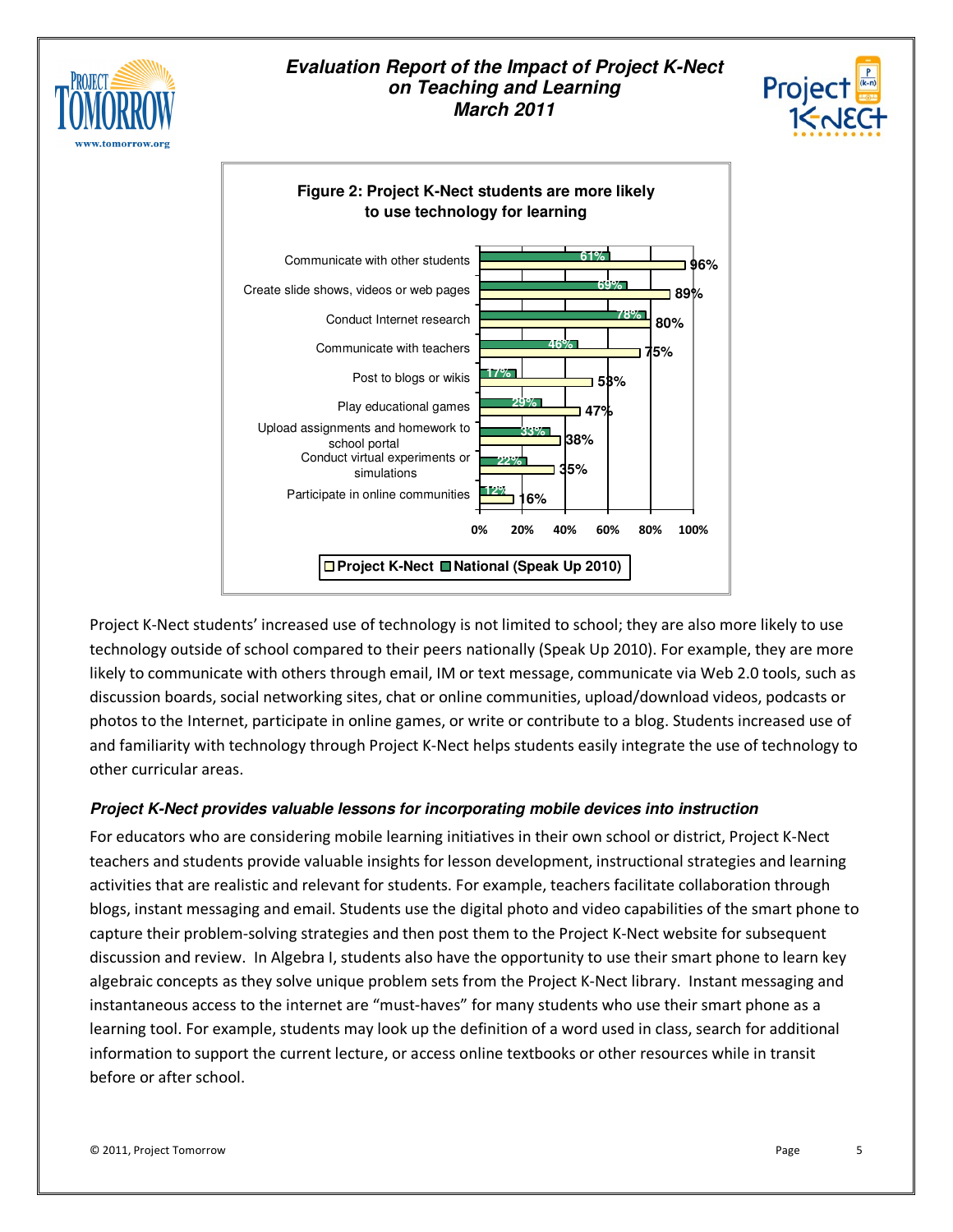



As this report demonstrates, Project K-Nect continues to offer insights into the value of benefits of mobile learning initiatives.

# **Methodology**

This evaluation report represents the views of the 59 students and 3 teachers who participated in the Project K-Nect program between August 2010 and January 2011. For comparison purposes, national data from Speak Up 2010 is also included. The evaluation team collected data through onsite classroom observations, focus groups with students new to the Project K-Nect program (pre and post semester), and surveys (pre and post semester). The focus groups were audio taped for subsequent transcription.

Online pre and post surveys were administered by the participating teachers during class. Thirty five of the thirty-nine Algebra I and Algebra II students participated in the pre-survey (90 percent) and thirty four participated in the post survey (87 percent). The Calculus students who were new to Project K-Nect did not participate in the pre or post surveys. Additionally, fifty-six 9th-12th grade students participated in the Speak Up survey (95 percent of the Project K-Nect students).

Project Tomorrow staff collected and summarized available data from the end-of-course exams for Algebra I, and Algebra II. Student achievement in Pre-Calculus and AP Calculus will be determined based on the AP Calculus exam administered in May 2011.

# **About Project Tomorrow**

Project Tomorrow®, the national education nonprofit organization dedicated to empowering student voices in education discussions, prepared this program evaluation for Digital Millennial Consulting. Project Tomorrow® has 15 years experience in the K-12 education sector and regularly provides consulting and research support to school districts, government agencies, business and higher education about key trends in K-12 science, math and technology education.

Data collected through its Speak Up project is included in this report. Since the project's inception over 2.2 million students, teachers, parents and administrators have shared their views through annual online surveys. The data represents the largest, authentic, unfiltered dataset from educational stakeholders.

# **About Digital Millennial Consulting and Project K-Nect**

Project K-Nect was designed and implemented by Digital Millennial Consulting. The initiative represents a successful reference design for mobile learning in the United States. The initiative delivers managed instructional activities (a comprehensive Algebra I curriculum and resources) and support services to teachers and students via smart phones and wireless Carrier 3G network infrastructure.